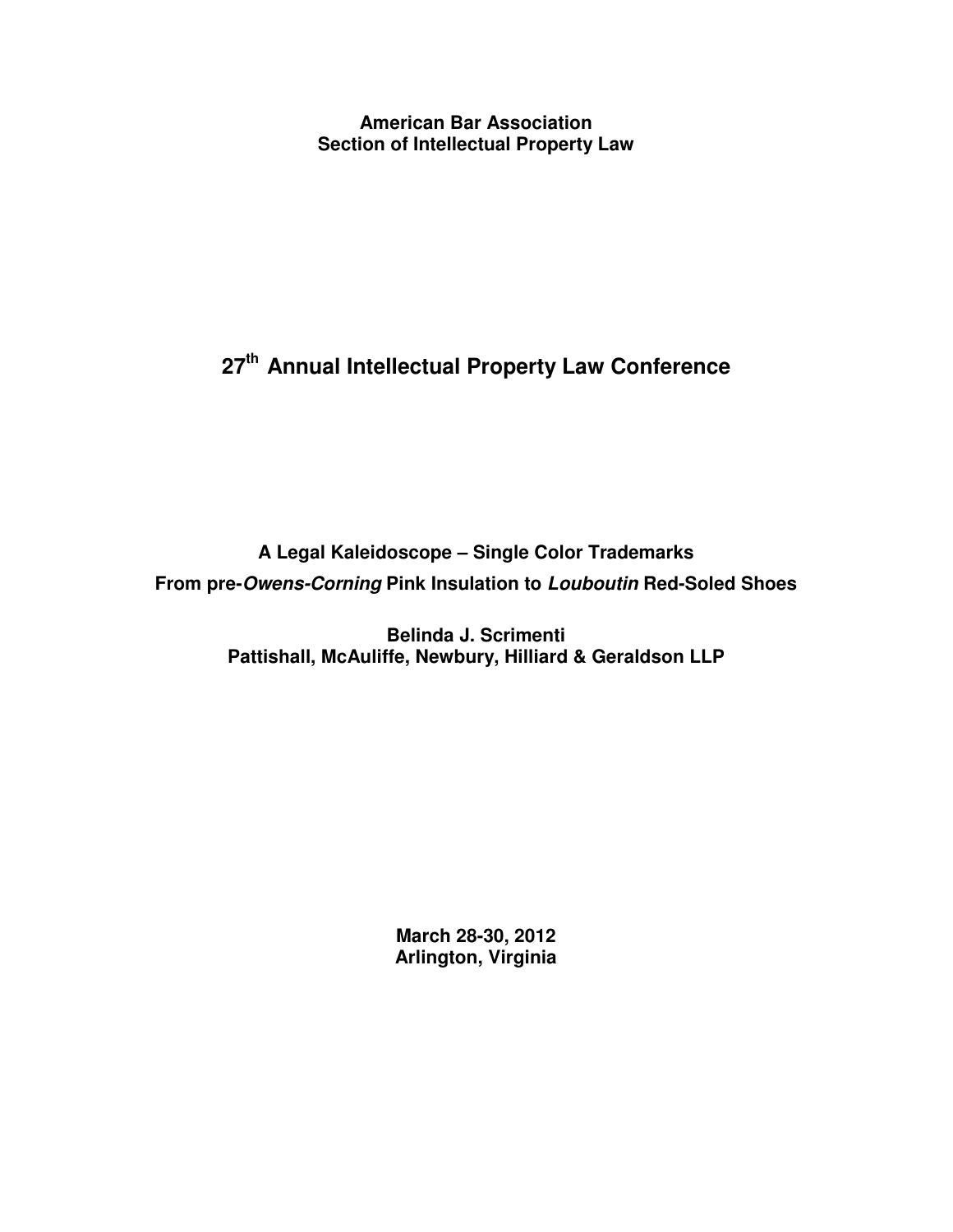# **A Legal Kaleidoscope – Single Color Trademarks**

#### **From pre-***Owens-Corning* **Pink Insulation to** *Louboutin* **Red-Soled Shoes**

The August 2011 decision in *Christian Louboutin S.A. v. Yves Saint Laurent Am.* Inc., 778 F. Supp. 2d 445 (S.D.N.Y. 2011) (*on appeal*), amounts to the proverbial – and literal – "*red* flag" highlighting the difficult issues faced by owners in the protection of single color trademarks. *Louboutin* follows on the heels of what had seemed to be fairly settled law of the protection of colors. However, it now poses the question of whether – even assuming proof of secondary meaning – single colors can be protected in all industries.

#### **Historical Background**

Historically, courts had refused to recognize protection for single colors as marks. Dating to the turn of the century, the U.S. Supreme Court in *A. Leschen & Sons Rope Co. v. Broderick & Bascom Rope Co.*, 201 U.S. 166 (1906), held that the description of a trademark for wire rope as "a red or other distinctively colored streak applied to or woven in a wire rope" was too indefinite to be the subject of registration under the Trademark Act of March 3, 1881. The Supreme Court wrote:

Whether mere color can constitute a valid trade-mark may admit of doubt. Doubtless it may, if it be impressed in a particular design, as a circle, square, triangle, a cross, or a star. But the authorities do not go farther than this.

*Id.* at 171. Following *Leschen*, the then-Patent office and courts refused to allow registration of single colors for gasoline and oil well reamers. *In re General Petroleum Corp. of California,* 49 F.2d 966 (CCPA 1931); *In re Security Engineering Co., Inc.,* 113 F.2d 494 (CCPA 1940).

In contrast, during the pre-Lanham Act years, some courts did provide for protection of color marks as a form of unfair competition where secondary meaning in the color was shown. *See*, *e.g.*, *Yellow Cab Transit Co. v. Louisville Taxicab & Transfer Co.,* 147 F.2d 407 (6th Cir. 1945) (protecting the color yellow for taxicab services).

Over the years, the "color depletion" doctrine – the concept that there are a limited number of colors in the color palette – was used to bar protection of colors. The purpose was to protect against ownership of various colors, that when monopolized, would hinder competition. *See Campbell Soup v. Armour & Co.*, 175 F.2d 795, 798 (3d Cir.), *cert. denied*, 338 U.S. 847 (1949), in which the court refused to protect the red and white colors of Campbell Soup's labels, fearing it might "monopolize red in all its shades."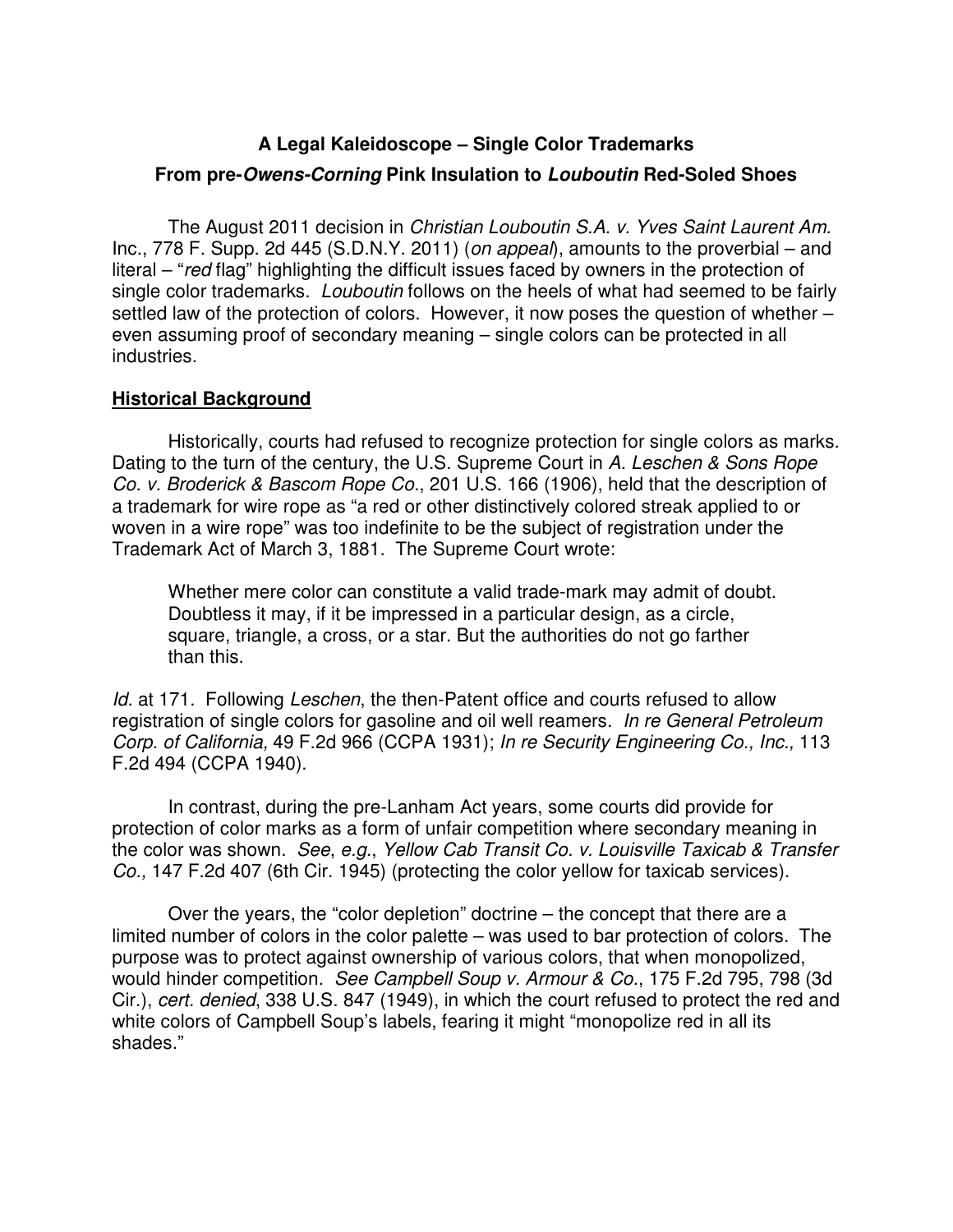#### **The Pre-** *Owens-Corning Fiberglas Corporation* **Era**

In *Owens-Corning Fiberglas Corp.*, 774 F.2d 1116 (Fed. Cir. 1985) – the seminal decision establishing the modern law of single color trademarks – the Federal Circuit Court of Appeals spent a considerable portion of its opinion providing an expansive history of decisions on the law of color, which are critical to appreciation of its decision.

The court first noted several predecessor decisions of the Court of Customs and Patent Appeals in which registrations incorporating color were granted or rejected based on judgment as to distinctiveness. *Id.* at 1120. (*Citing In re Hehr Mfg. Co.,* 279 F.2d 526 (CCPA 1960) (allowing registration of a square red label wherein the only distinctiveness of the label was its color); *In re Data Packaging Corp.,* 453 F.2d 1300 (CCPA 1972) (allowing registration of a mark consisting of a colored band applied to a computer tape reel of contrasting color); *Plastilite Corp. v. Kassnar Imports,* 508 F.2d 824 (CCPA 1975), (registration denied for combination of yellow and orange colors for fishing floats as lacking distinctiveness)).

The *Owens-Corning* court also highlighted earlier decisions denying protection to colors as functional, notwithstanding a showing of secondary meaning. 774 F.2d at 1120-21. (*Citing In re Pollak Steel Co.,* 314 F.2d 566 (CCPA 1963) (registration of reflective fence post coating); *Sylvania Electric Products, Inc. v. Dura Electric Lamp Co.,* 247 F.2d 730 (3d Cir. 1957) (blue dot on flashbulb not a valid trademark); *William R. Warner & Co. v. Eli Lilly & Co.,* 265 U.S. 526, 531 (1924) (brown color of a quinine preparation which was due to the presence of chocolate as a masking agent and suspension medium).

The Owens-Corning court next focused on the decision in *Deere & Co. v. Farmhand, Inc.,* 560 F. Supp. 85 (S.D. Iowa 1982), *aff'd,* 721 F.2d 253 (8th Cir. 1983). In *Deere*, the court had refused to enforce the color "John Deere green" as a common law trademark for front end loaders on the bases that the color green was "aesthetically functional" in that purchasers wanted their farm equipment to match, and that secondary meaning had not been established. 774 F.2d at 1121-22.

The *Owens-Corning* court also outlined an array of decisions litigating the color of pharmaceutical tablets that turned on findings of non-functionality and secondary meaning. (*Citing Ciba-Geigy Corp. v. Bolar Pharmaceutical Co., Inc., 547 F. Supp. 1095 (D.N.J. 1982), aff'd per curiam, 719 F.2d 56 (3d Cir. 1983), cert. denied, 465 U.S. 1080 (1984) (*granting relief); *In re American Home Products Corp., 226 USPQ 327 (TTAB 1985)* (allowing registration); *In re Star Pharmaceuticals, Inc., 225 USPQ 209 (TTAB 1985)* (denying registration for lack of distinctiveness))*.* 774 F.2d at 1122.

With that background, the Federal Circuit in Owens Corning moved on to consider the facts and law at hand.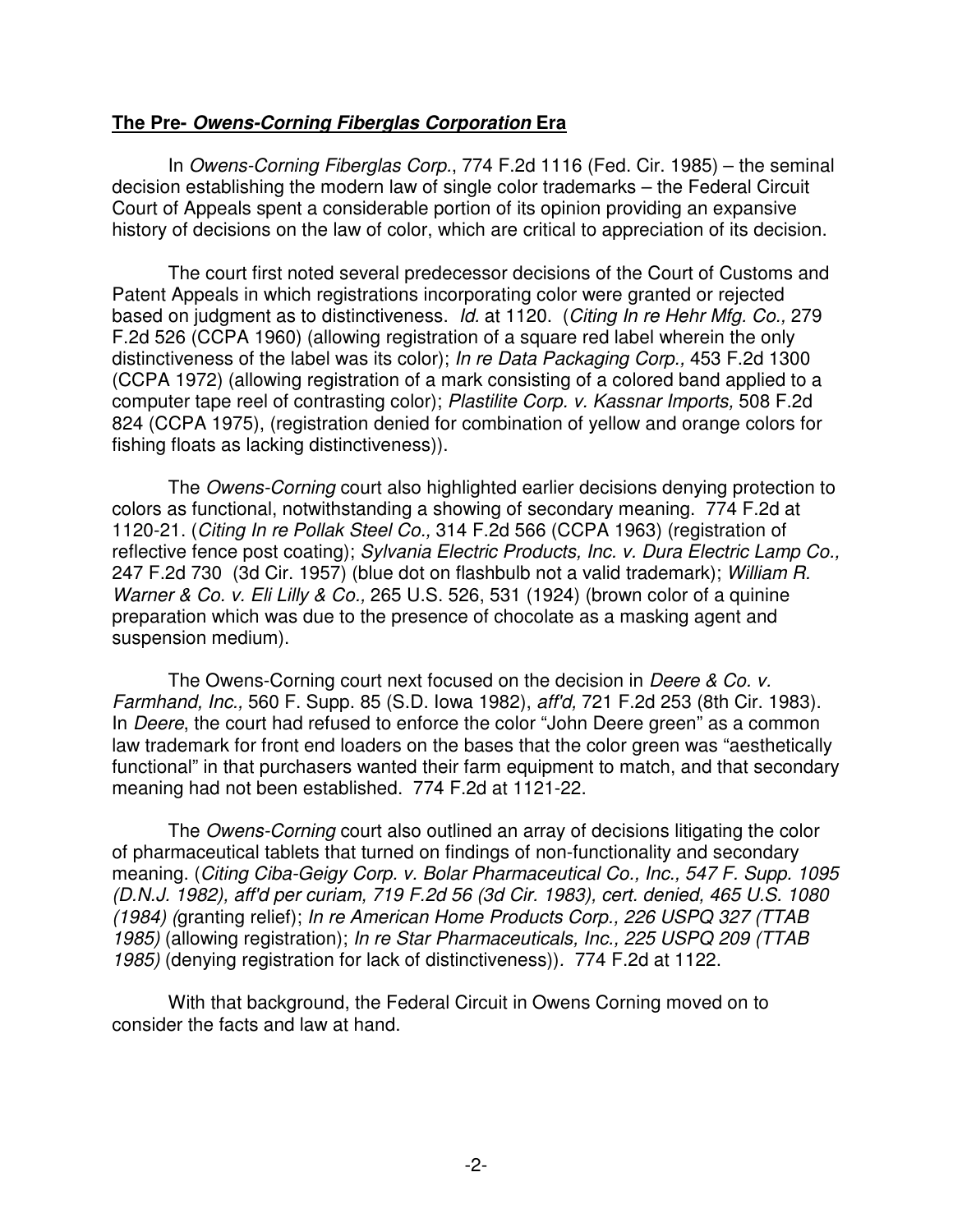#### *In Re Owens-Corning Fiberglas Corporation* **– The Decision Establishing the Modern Era of Law on Color Trademarks**

In ruling in *Owens-Corning*, the Federal Circuit rejected pre-Lanham Act interpretations of the color depletion theory. It held that Owens-Corning's color "pink" was not barred from registration as a trademark on the basis of functionality and that it was registrable with a showing of secondary meaning. Rejecting the Trademark Trial and Appeal Board's (TTAB) conclusion that the color did not function as a mark as clearly erroneous, the Federal Circuit reversed, and held the mark entitled to registration for fibrous glass residential insulation. 774 F.2d at 1128.



Reg. No. 1,439,132 "The drawing is lined to indicate the Color Pink"



The court focused on the changes in policy wrought by the Lanham Act, noting the legislative history recognizing that it should achieve "substantive as distinguished from merely procedural rights in trade-marks." (*citing* S. Rep. No. 1333, 79th Cong., 2d Sess. 5, *reprinted in* 1946 U.S. Code Cong. & Ad. News 1274, 1277). The court also noted the Supreme Court's reiteration in *Park 'N Fly, Inc. v. Dollar Park and Fly, Inc.,* 469 U.S. 189, 193 (1985), that Congress had determined that "a sound public policy requires that trademarks should receive nationally the greatest protection that can be given them." 774 F.2d at 1119.

From this test and the lengthy outline of prior decisions, the *Owens-Corning* court went on to consider whether the color "pink" should be protected for building insulation. The court relied on part of the TTAB's underlying ruling to reject the color depletion theory. The Board had found:

Thus, in a case where there is no competitive need (whether characterized as "aesthetic" or otherwise) for colors to remain available to all competitors, the color depletion argument is an unreasonable restriction on the acquisition of trademark rights. We are confronted with such a case. The record indicates that fibrous glass insulation ordinarily has a light yellow-white coloring. Moreover, there is no evidence in this record of widespread industry practice of dyeing fibrous glass insulation a color different from that which it has as a result of the manufacturing process, nor is there anything in the record suggesting a need to do so.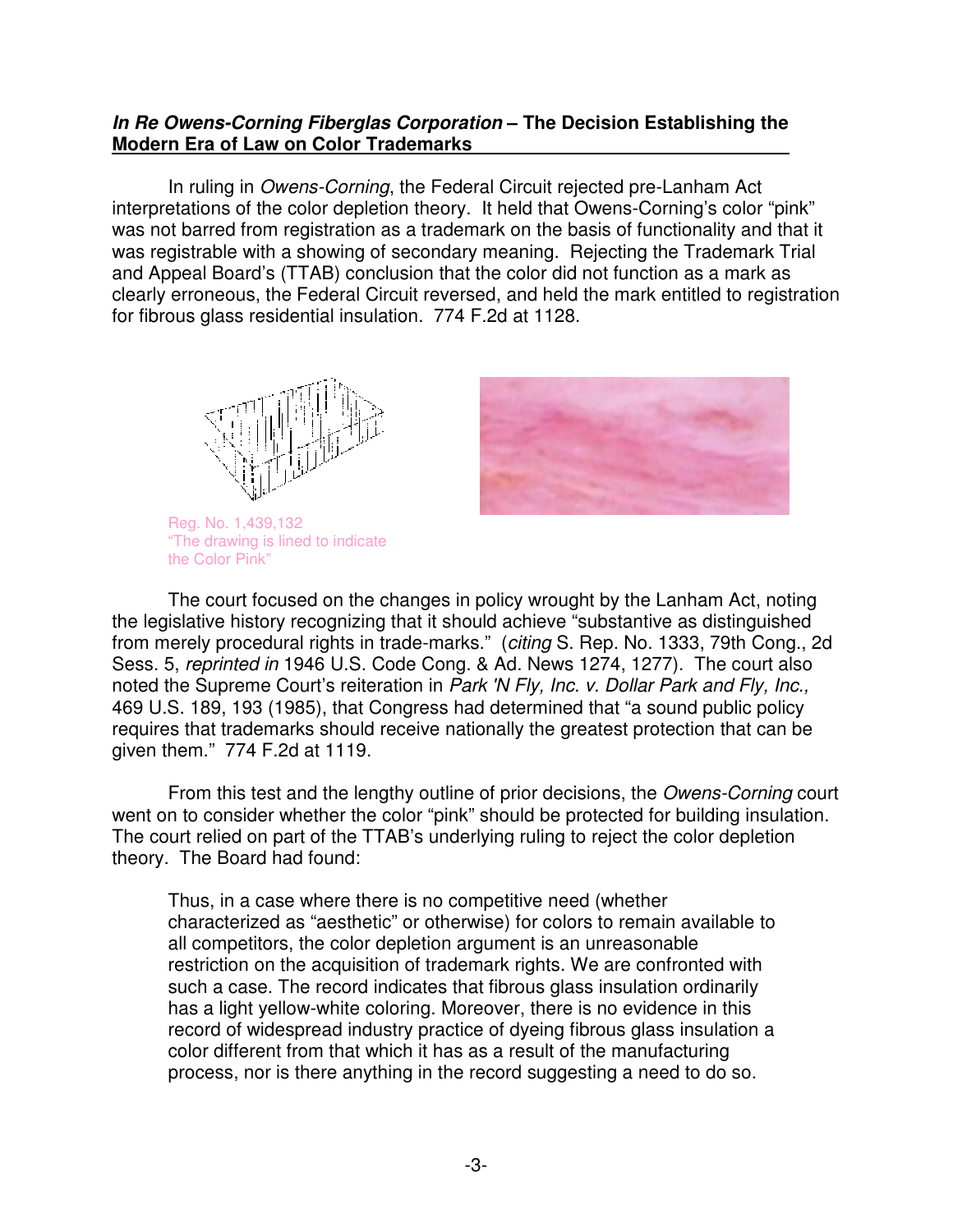774 F.2d at 1122, *quoting In re Owens-Corning Fiberglas Corp.,* 221 USPQ 1195, 1198 (TTAB 1984).

The Court agreed with the Board that the color "pink" had no utilitarian purpose, did not deprive competitors of any reasonable right or competitive need, and was not barred from registration on the basis of functionality. *In re Owens-Corning Fiberglas Corp.*, 774 F.2d at 1122. The Federal Circuit also adopted the Board's observation that even if the "pink" color were considered ornamental, it would not prevent it from serving as a trademark. *Id.* at 1123.

The Court held that Owens-Corning's color pink performed no "non-trademark function" and is "consistent with the commercial and public purposes of trademarks," and did not confer a monopoly. *Id.* The Court next addressed the Board's decision that Owens-Corning had not established secondary meaning sufficient to prove that pink functioned as a trademark, outlining in detail the evidentiary record. *Id*. at 1124-1128. In concluding, the Court held that the Board had placed "an inappropriately heavy evidentiary burden on Owens-Corning," rejected as clearly erroneous the Board's finding that the color pink did not function as a trademark, and found the mark entitled to registration. *Id.* at 1128.

# **Post** *Owens-Corning* **Law**

The *Owens-Corning* decision was followed years later by the Eighth Circuit in *Master Distributors, Inc. v. Pako Corp.*, 986 F.2d 219 (8th Cir. 1993), which considered a shade of blue for splicing tape asserted as a common law mark. The court similarly rejected the color depletion theory, noting that "instead of promoting consistency and predictability, we believe that establishing a per se prohibition against protection of a color mark would cause confusion and inconsistency." *Id.* at 224.

One year later, on appeal of a TTAB opposition ruling, the Federal Circuit considered the registrability of the single color black for boat outboard motors in *Brunswick Corp. v. British Seagull Ltd*., 35 F.3d 1527 (Fed. Cir. 1994). There, the court found the color black in the context "*de jure* functional," in essence, finding pure utilitarian functionality for something often considered to be, at best, aesthetically functional.

The TTAB in *Brunswick* had held:

[A]lthough the color black is not functional in the sense that it makes these engines work better, or that it makes them easier or less expensive to manufacture, black is more desirable from the perspective of prospective purchasers because it is color compatible with a wider variety of boat colors and because objects colored black appear smaller than they do when they are painted other lighter or brighter colors. The evidence shows that people who buy outboard motors for boats like the colors of the motors to be harmonious with the colors of their vessels, and that they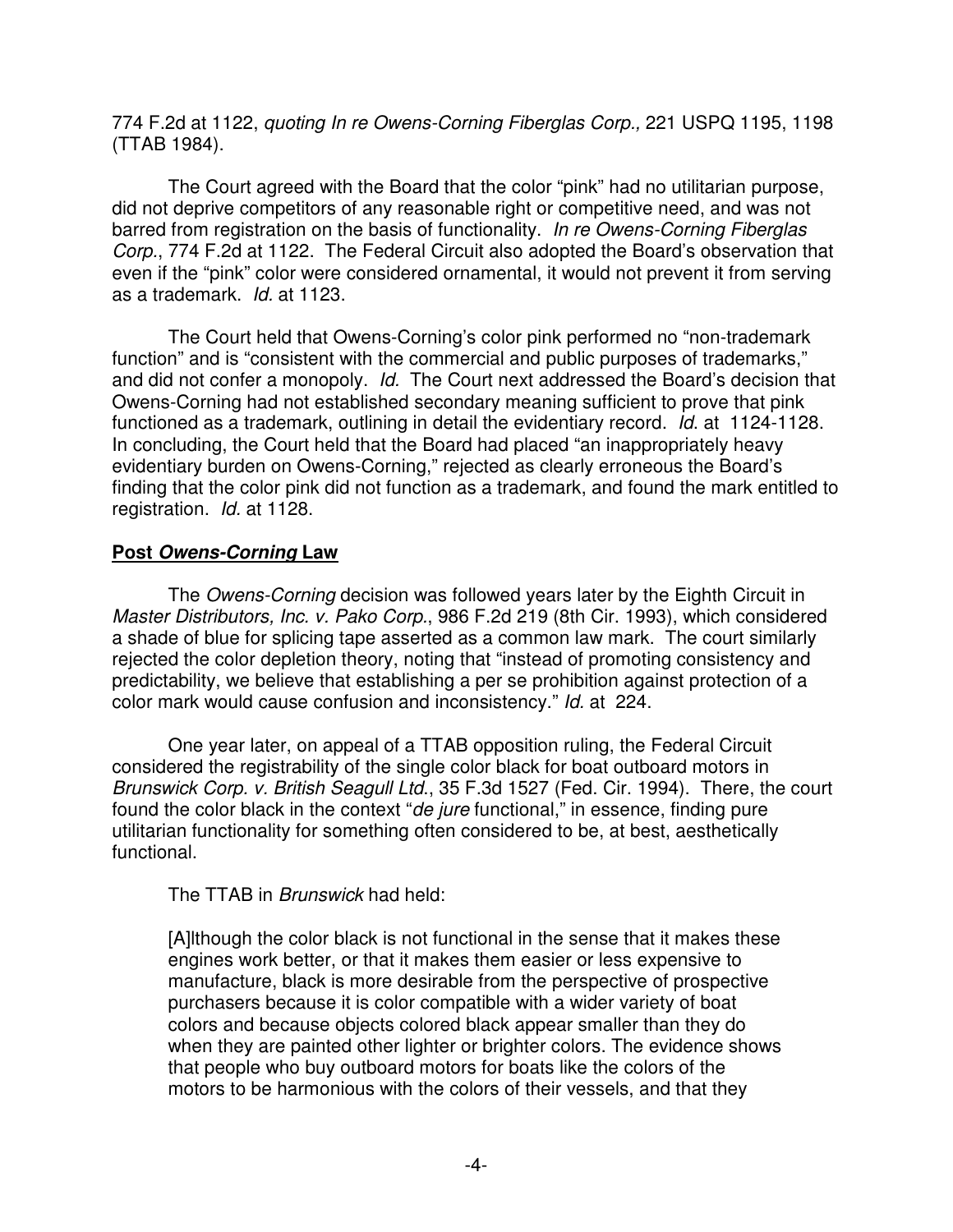also find it desirable under some circumstances to reduce the perception of the size of the motors in proportion to the boats.

## 28 USPQ2d at 1199.

The Board had concluded that the color black, applied to the engines, was *de jure* functional because of competitive need. Analyzing prior law and its decision in *Owens-Corning*, The Federal Circuit affirmed the TTAB and found that "color compatibility and ability to decrease apparent motor size are not in this case mere aesthetic features. Rather, these non-trademark functions supply a competitive advantage." *Brunswick,* 35 F.3d at 1533.

By the time *Master Distributors* and *Brunswick* were decided, a split of circuits had developed over the *per se* protection of color. In *NutraSweet Co. v. Stadt Corp.,* 917 F.2d 1024, 1028 (7th Cir. 1990) (involving pastel blue packets for sugar substitute), *rev'd sub silentio, 514 U.S. 159 (1995),* the Seventh Circuit held that color alone could never be protected as a trademark.



The *NutraSweet* court considered plaintiff's efforts to protect its Equal brand sugar substitute's blue packets against alleged infringement by a competitor's use of a different shade of blue for identical products, alleging that they were confusingly similar. NutraSweet did not own a registration for the blue color and sought relief under Section 43(a) of the Lanham Act, 15 U.S.C. § 1125(a) for trade dress infringement. *Id.* at 1026- 27. The Seventh Circuit expressly rejected the *Owens-Corning* decision, relying instead on the Circuit's much older decisions of *Barbasol v. Jacobs, 160 F.2d 336 (7th Cir. 1947)* and *Life Savers v. Curtiss Candy Co.*, 182 F.2d 4 (7th Cir. 1950) that had held that color could only be protected in combination with a symbol or design. 917 F.2d at 1026-27.

The court expressed concern that adoption of the *Owens-Corning* position in infringement actions would "soon degenerate into questions of shade confusion," and pointed out that the only remedy would be litigation, *Id.* at 1027, and bar new entrants to the market, *Id.* at 1028.

Similarly, the Ninth Circuit rejected the *Owens-Corning* doctrine in *Qualitex Co. v. Jacobson Products Co.,* 13 F.3d 1297 (9th Cir. 1994), which involved a green-gold color for Qualitex's dry cleaning press pads. It concluded:

In this case, we confront the issue of whether to follow the majority of circuits in holding that color alone cannot form the basis for a trademark,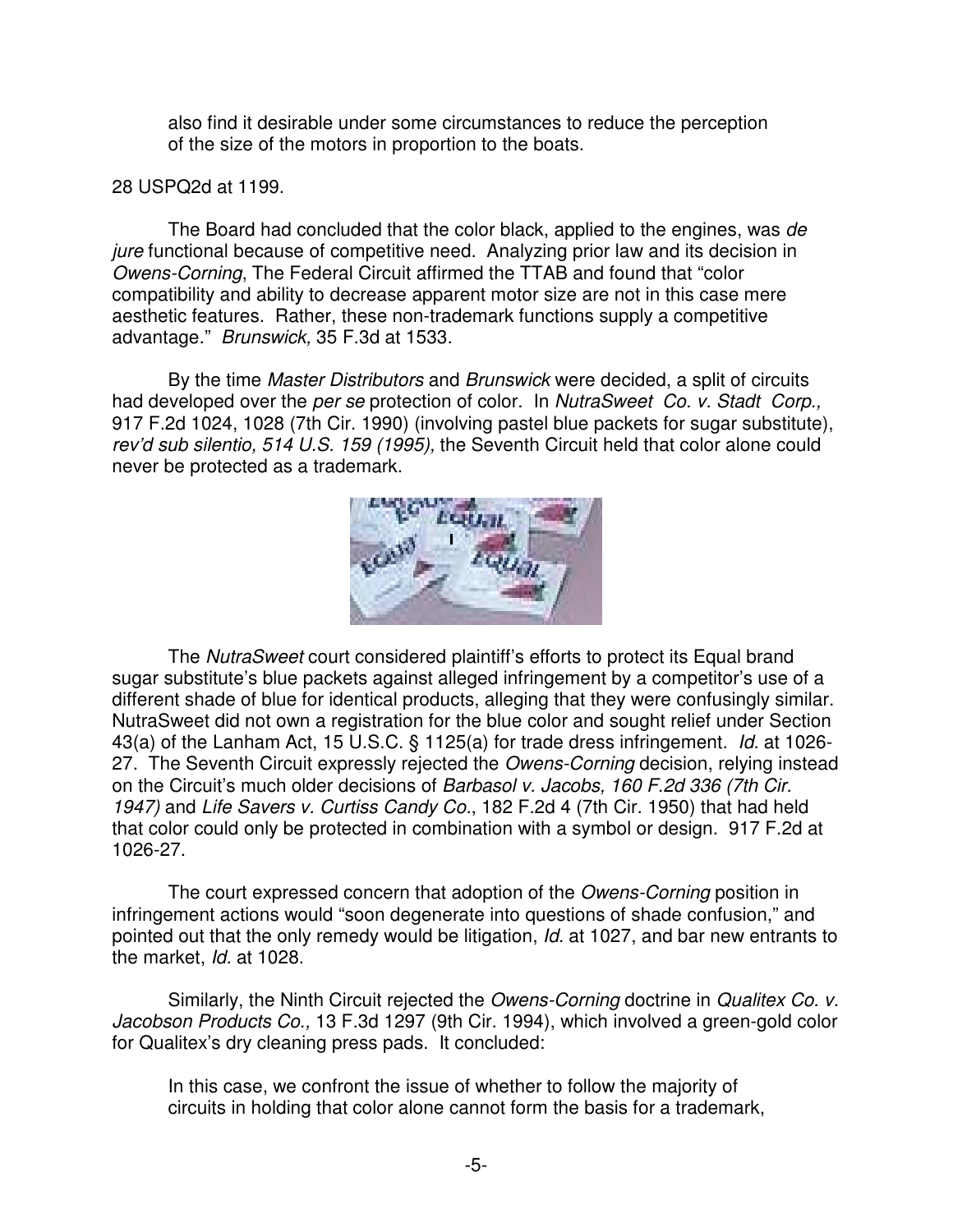or to acknowledge the exception of *Owens–Corning.* We conclude that the better rule is that a trademark should not be registered for color alone. As many cases have noted, under the color depletion theory, *no person should have a monopoly on a primary color*. We recognize that there are countless shades of colors that could not be depleted, but then, we could well become involved in "shade confusion" as noted in *NutraSweet,* 917 F.2d at 1027, and in Judge Bissell's dissent in *Owens–Corning,* 774 F.2d at 1131.

13 F.3d 1302 (emphasis added). The Ninth Circuit reversed the district court's finding of trademark infringement and ordered the cancellation of Qualitex's registration. It did, however, affirm a finding of infringement under unfair competition. *Id.* at 1305.

# **The Supreme Court's Decision in** *Qualitex v. Jacobson Products Co.*

The Ninth Circuit's decision and two-two split of Circuits led to the U.S. Supreme Court's grant of certiorari in *Qualitex*. In its unanimous decision in *Qualitex Co. v. Jacobson Products Co. Inc.*, 514 U.S. 159 (1995) – now the seminal decision of the law of color trademarks – the Supreme Court resolved the conflict of the Circuits by rejecting the Seventh Circuit's *Nutrasweet* approach and Ninth Circuit's *Qualitex* decision, and by adopting the Federal Circuit's *Owens-Corning* and the Eighth Circuit's *Master Distributors* position that color alone may serve as a protectable and registrable trademark.

In *Qualitex*, the plaintiff/petitioner had sold its dry cleaning press pads in a "special shade of green-gold" for over 30 years before the defendant/respondent began to sell its own pads in a similar color. Qualitex initially filed suit based on unfair competition under Section 43(a), 15 U.S.C. § 1125, of the Lanham Act, then obtained a trademark registration for the color, and amended its claims in the litigation to add a trademark infringement count.



Reg. No. 1,633,711 "The mark consists of a particular shade of green-gold applied to the top and side surfaces of the goods."

The Supreme Court first considered the scope of the Lanham Act's definition of a trademark as including "any word, name symbol or device, or any combination thereof." Section 45, 15 U.S.C. § 1127, and described "the universe of things that can qualify as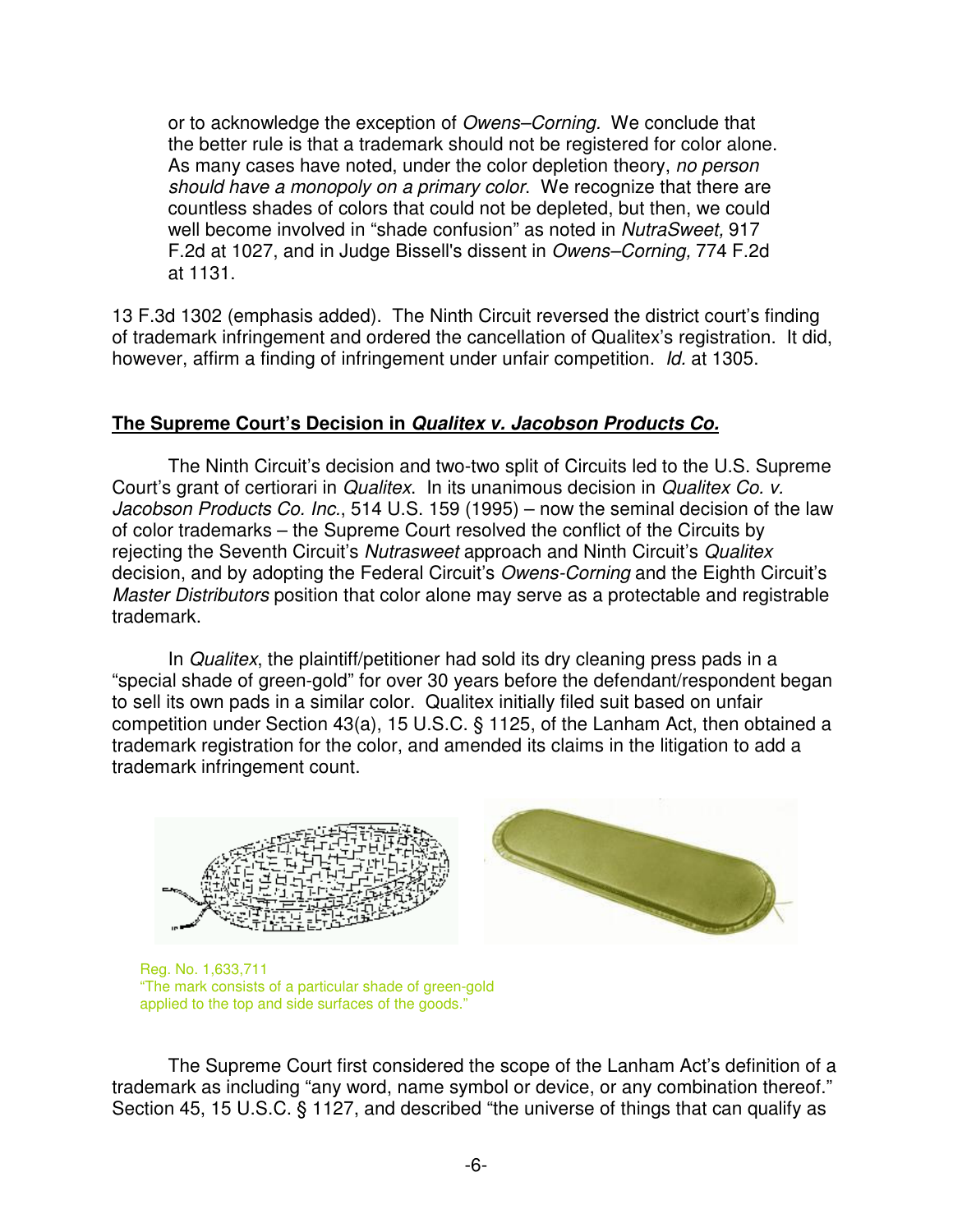a trademark . . . in the broadest of terms." Citing registrations for other non-traditional marks, the Court asked "If a shape, a sound and a fragrance can act as symbols why, one might ask can a color not do the same?" 514 U.S. at 162. Analyzing the range of word marks, the Court next asked, "if trademark law permits a descriptive word with secondary meaning to act as a mark, why would it not permit a color, under similar circumstances, to do the same?" *Id.* at 163.

The *Qualitex* Court went on to find that it could not find "any obvious theoretical objection to the use of color alone as a trademark, where that color has attained 'secondary meaning' and therefore identifies and distinguishes a particular brand (and thus indicates its 'source')." *Id.* at 162. Following a further discussion of the benefits of source-identification, in an oft-quoted phrase, the Court stated:

It is the source-distinguishing ability of a mark—not its ontological status as color, shape, fragrance, word, or sign—that permits it to serve these basic purposes. … And, for that reason, it is difficult to find, in basic trademark objectives, a reason to disqualify absolutely the use of a color as a mark.

*Id.* at 164.

The *Qualitex* Court next considered objections based on the functionality doctrine of trademark law and the color depletion theory. The Court did not take an absolute position, stating:

Although sometimes color plays an important role (unrelated to source identification) in making a product more desirable, sometimes it does not. And, this latter fact—t*he fact that sometimes color is not essential to a product's use or purpose and does not affect cost or quality—indicates that the doctrine of "functionality" does not create an absolute bar to the use of color alone as a mark*. See *Owens–Corning,* 774 F.2d, at 1123 (pink color of insulation in wall "performs no nontrademark function").

It would seem, then, that color alone, at least sometimes, can meet the basic legal requirements for use as a trademark. It can act as a symbol that distinguishes a firm's goods and identifies their source, without serving any other significant function.

# 514 U.S. at 165-66 (emphasis added).

The Court rejected concerns over shade confusion, noting that "[c]ourts traditionally decide quite difficult [similar] questions" related to word and design marks. *Id.* at 167. Next, the Court rejected the color depletion theory, as one that would rely "on an occasional problem to justify a blanket prohibition," and noting that if a "color scarcity" problem arose, the doctrine of functionality would "seem available." *Id*. at 168- 169.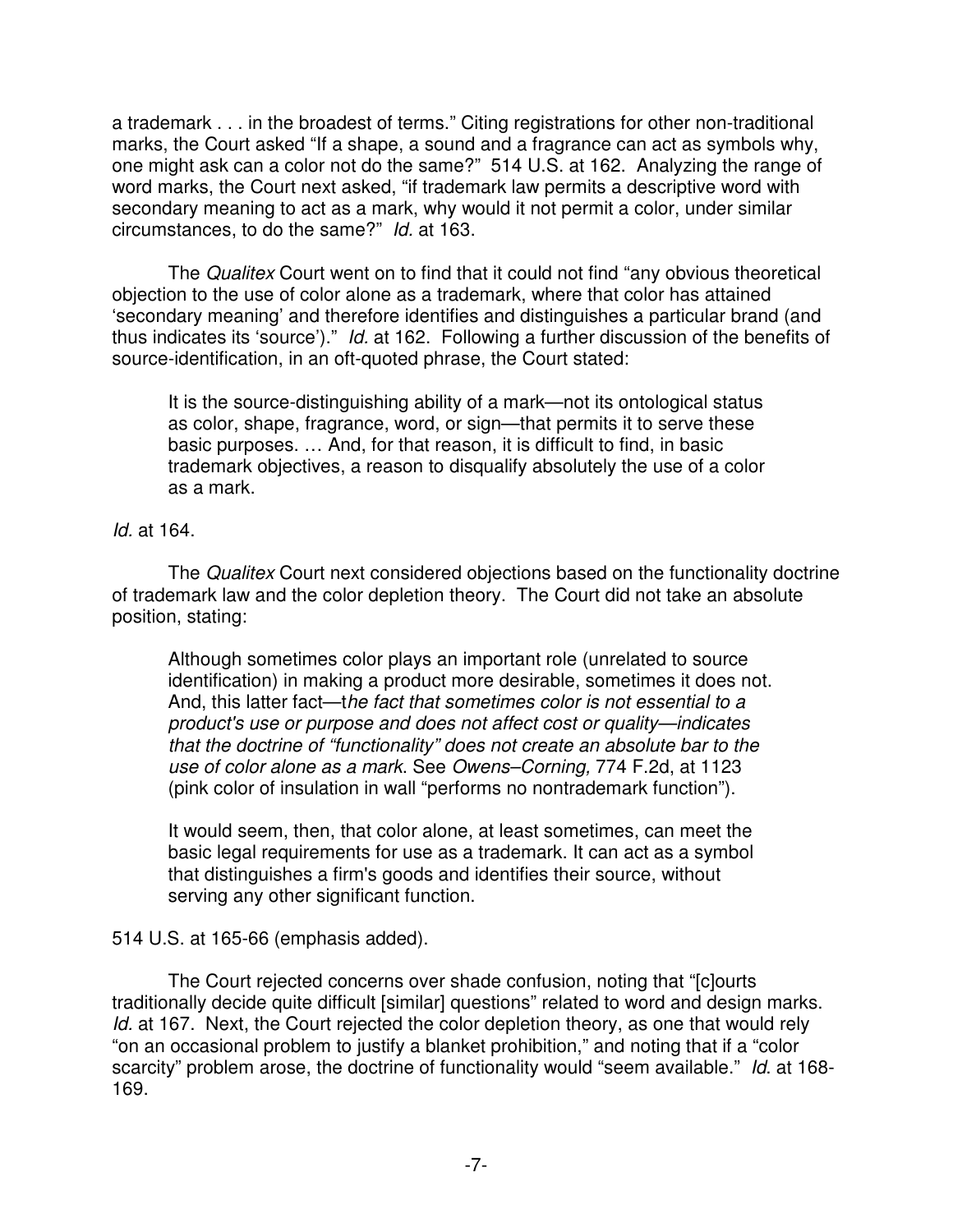This discussion of functionality, however, also held out the premise of the application of the controversial doctrine of aesthetic functionality to bar protection of colors in other circumstances. The Court discussed at length the *Inwood Laboratories, Inc. v. Ives Laboratories, Inc.,* 456 U.S. 844, 850, 853, 858, n.20 (1982), decision, in which it had considered the functional purpose of colors of pills to identify a type of medication, and other decisions in which functionality had barred protection of colors. *Qualitex*, 514 U.S. at 169-170. The Court then quoted the Restatement's position on aesthetic functionality:

[I]f a design's "aesthetic value" lies in its ability to "confe[r] a significant benefit that cannot practically be duplicated by the use of alternative designs," then the design is "functional." Restatement (Third) of Unfair Competition § 17, Comment *c,* pp. 175–176 (1993). The "ultimate test of aesthetic functionality," it explains, "is whether the recognition of trademark rights would significantly hinder competition." *Id.,* at 176.

#### 514 U.S. at 170.

The Court further rejected the application of historical law decided prior to the adoption of the Lanham Act, and focused on 1988 amendments to the Lanham Act and legislative history noting that Congress had expressly retained the Act's relevant portion defining a trademark, in the face of the *Owens Corning* decision and the Trademark Office's clear policy allowing registration of color marks. *Id*. at 172-73.

In ruling, the Court reversed the Ninth's Circuit decision, holding that "color may sometimes meet the basic legal requirements for use as a trademark" and that there was no need for "a special legal rule preventing color alone from serving as a trademark." *Id.* at 174.

#### **The Post-***Qualitex* **Color Mark Era**

Subsequent to *Qualitex*, several lower court decisions considered the protection of single colors, although often in the context of considerations of other aspects of trade dress or multiple colors.

In *Mana Products, Inc. v. Columbia Cosmetics Mfg., Inc*, 65 F.3d 1063 (2d Cir. 1995), the Second Circuit rejected a claim for protection of the color black for cosmetic compacts, finding it not distinctive. It quoted the lower court: " 'the color black could not reasonably be given protection since it would be analogous to according trade dress protection to a product's 'plain brown wrapper' merely because it did not have to be brown.' We agree that black is as common a color for a makeup case as brown is for a paper bag." *Id.* at 1070.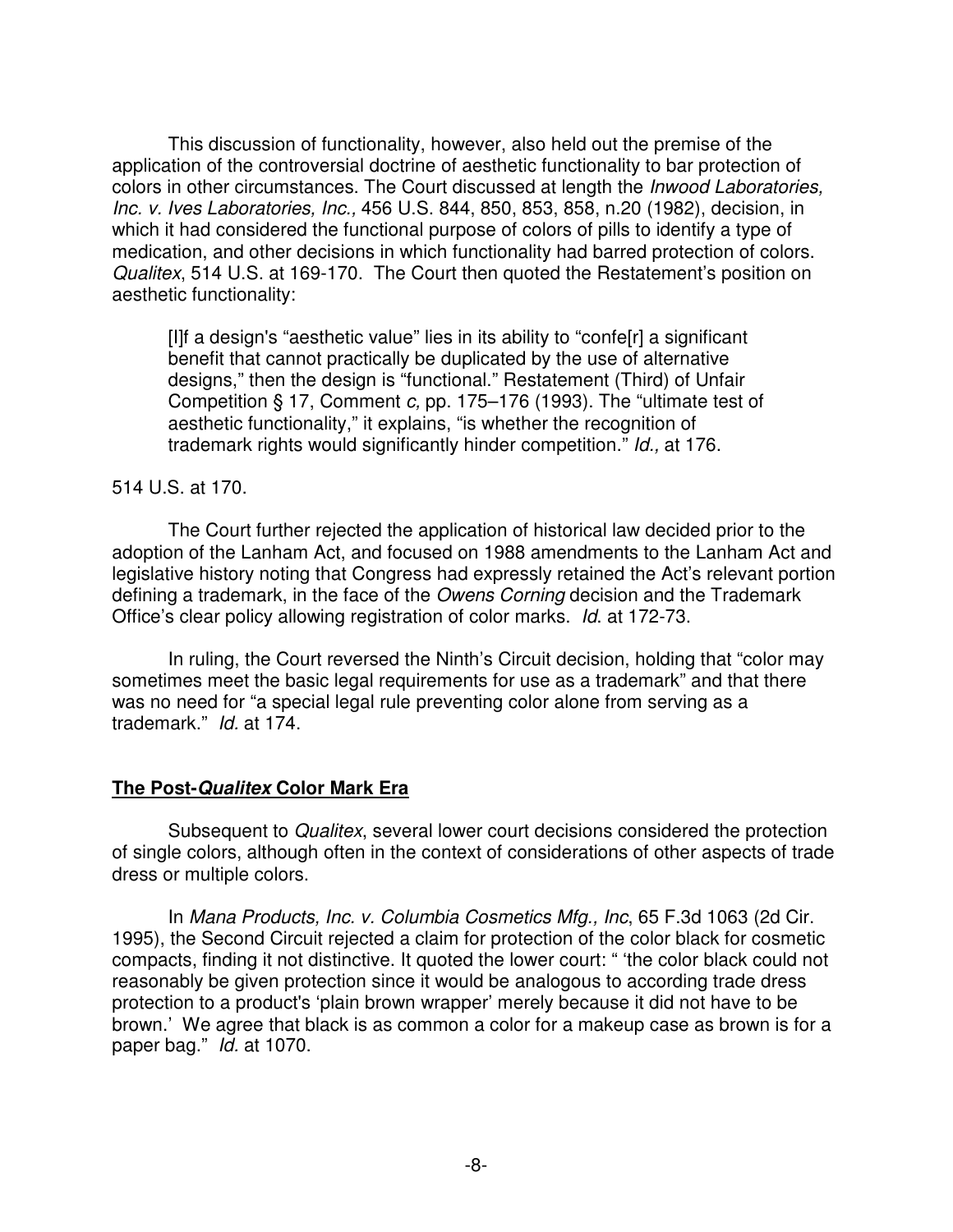In *L.D. Kichler Co. v. Davoil, Inc.*, 192 F.3d 1349 (Fed. Cir. 1999), the court considered the protection of a single "composite color" called "Olde Brick," used as a finish on lighting fixtures to give a weathered or antique appearance. The color was also described as "rust-type," which was color-compatible with many interior furnishings. The lower court had granted summary judgment to defendant on the ground that the color was "de jure functional." *Id.* at 1352. Reversing and remanding the case to the district court, the Federal Circuit concluded "[t]here is evidence that many customers prefer Olde Brick and other composite "rust-type" colors. It is not clear, however, that Olde Brick is one of a few colors that are uniquely superior for use in home decorating." *Id.* at 1353.

If there was ever any doubt about the meaning of *Qualitex* on standards of proof for color marks, the Supreme Court answered the question five years later in *Wal-Mart Stores v. Samara Brothers*, 529 U.S. 205, 211 (2000), in which it stated that, in *Qualitex,* it had held that "at least with respect to at least one category of mark," color marks can never be inherently distinctive.

In *McNeil-PPC, Inc. v. Merisant Co.,* 2004 WL 3316380 (D.P.R. July 29, 2004), a district court considered another case involving the packets for sugar substitutes – this one for Splenda's yellow packets. Although the case turned on a broader look at the entire trade dress, the Court recognized that "the color yellow is not functional for the ingredient in Splenda (sucralose) and is capable of serving as a source identifier for Splenda." It determined that a survey need not control for any confusion caused by the presence of yellow on both the Splenda and defendant's package. *Id.* at \* 22.

In another Splenda case, *McNeil Nutritionals, LLC v. Heartland Sweeteners, LLC,* 511 F.3d 350 (3d Cir. 2007), the Third Circuit considered claims against several storebrand versions of its sucralose sugar substitute. This case considered the broader trade dress of the entire packaging, reaching different results as to each of the different store brands' packages.



The court also specifically addressed what it called "color coding" in the industry, essentially finding that Splenda had not acquired secondary meaning for yellow alone: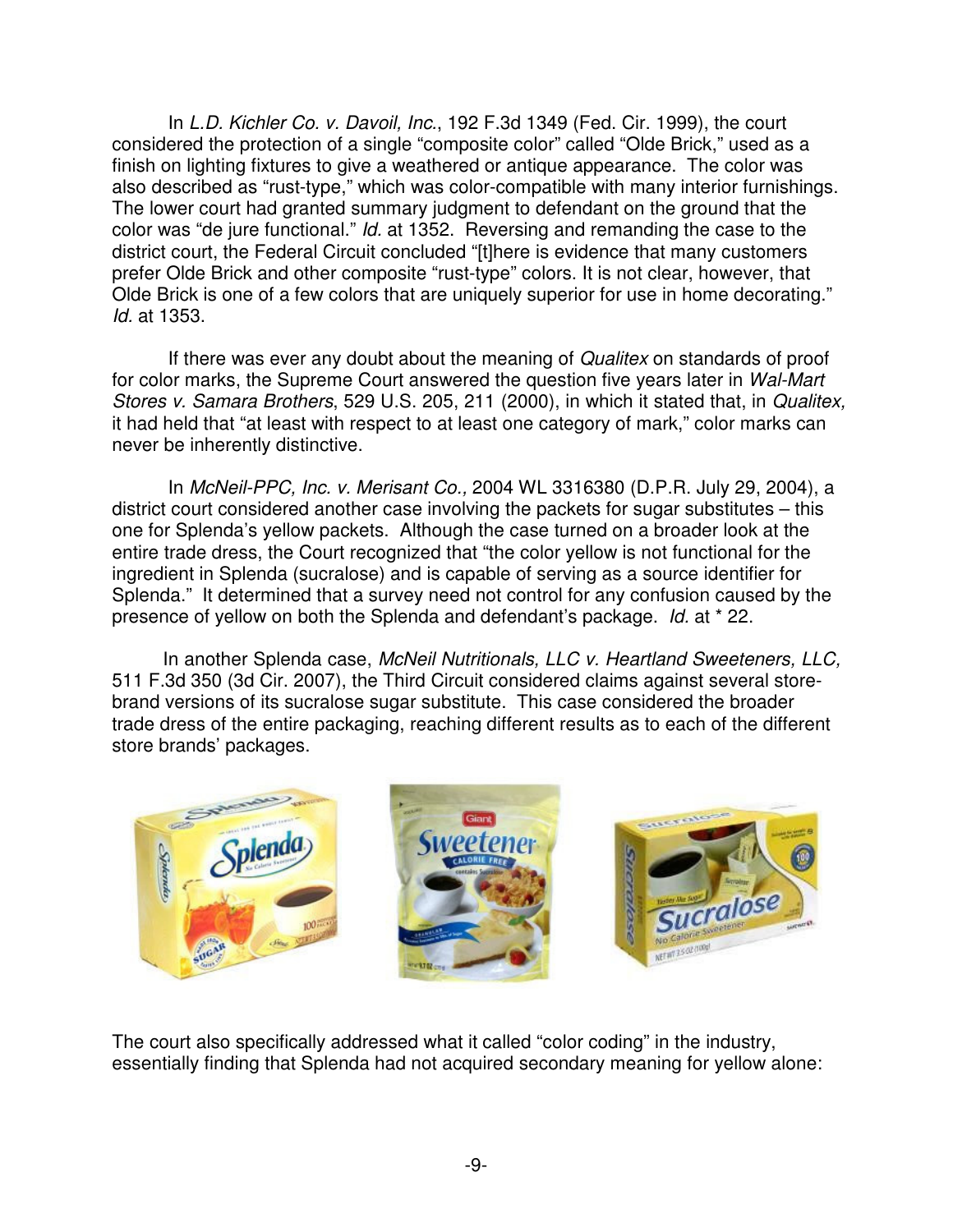Just because a consumer sees yellow packaging in the sugar aisle does not mean that she believes McNeil or Splenda to be the source, especially because consumers are generally aware of the use of pink and blue by manufacturers other than those of Sweet 'N Low and Equal, respectively. The sugar aisle in a representative grocery store also contains yellow packages of products other than sucralose, including sugar itself. In this factual context, we cannot conclude that whenever any other sucralose producer uses yellow packaging, consumers are likely to associate that product with Splenda.

## *Id.* at 363.

In 3M *Co. v. Intertape Polymer Group, Inc.,* 423 F. Supp. 2d 958 (D. Minn. 2006), the court considered an infringement claim by 3M based on its federal registration for the color blue for painter's tape. Defendant alleged as affirmative defenses that 3M had acquired its registration through fraud in asserting it made "substantially exclusive" use of the color blue for tape and that the color blue was functional for the product. Considering cross motions for summary judgment, the court granted summary judgment for 3M on the fraud claim, but found that genuine issues of material fact existed as to functionality of the color blue for the product.

In *Saint-Gobain Corp. v. 3M Co.,* 90 USPQ2d 1425 (TTAB 2007), the Board considered the registrability of the color purple for sandpaper. There, the Board held that color can be functional, and thus unregistrable as a trademark, even if it does not make the product perform better. The Board noted that "[c]olor, especially color that is dark in nature, both natural and dyed, is a common and useful feature in the field of coated abrasives … [and] is functional because "exclusive use of the feature would put competitors at a significant non-reputation-related disadvantage." *Id* at 1448.





Ser. No. 75/588524 "The mark consists of a distinctive purple color as applied to the entirety of rough side of the goods."

In *Johnson & Johnson v. Actavis Group hf*, 87 USPQ 2d 1125, 2008 WL 228061 (S.D.N.Y. 2008), J & J sought protection from alleged infringement of the gold/yellow background of its NEOSPORIN ointment, as well as other elements of trade dress. In a summary judgment motion, it sought protection on the background color alone, which it identified as its Signature Gold Mark ("Gold Mark"). The color mark was unregistered, but Johnson & Johnson asserted that the mark had acquired secondary meaning and was entitled to protection. While the court found that the evidence of secondary meaning was sufficient for a jury to conclude that the Gold Mark had acquired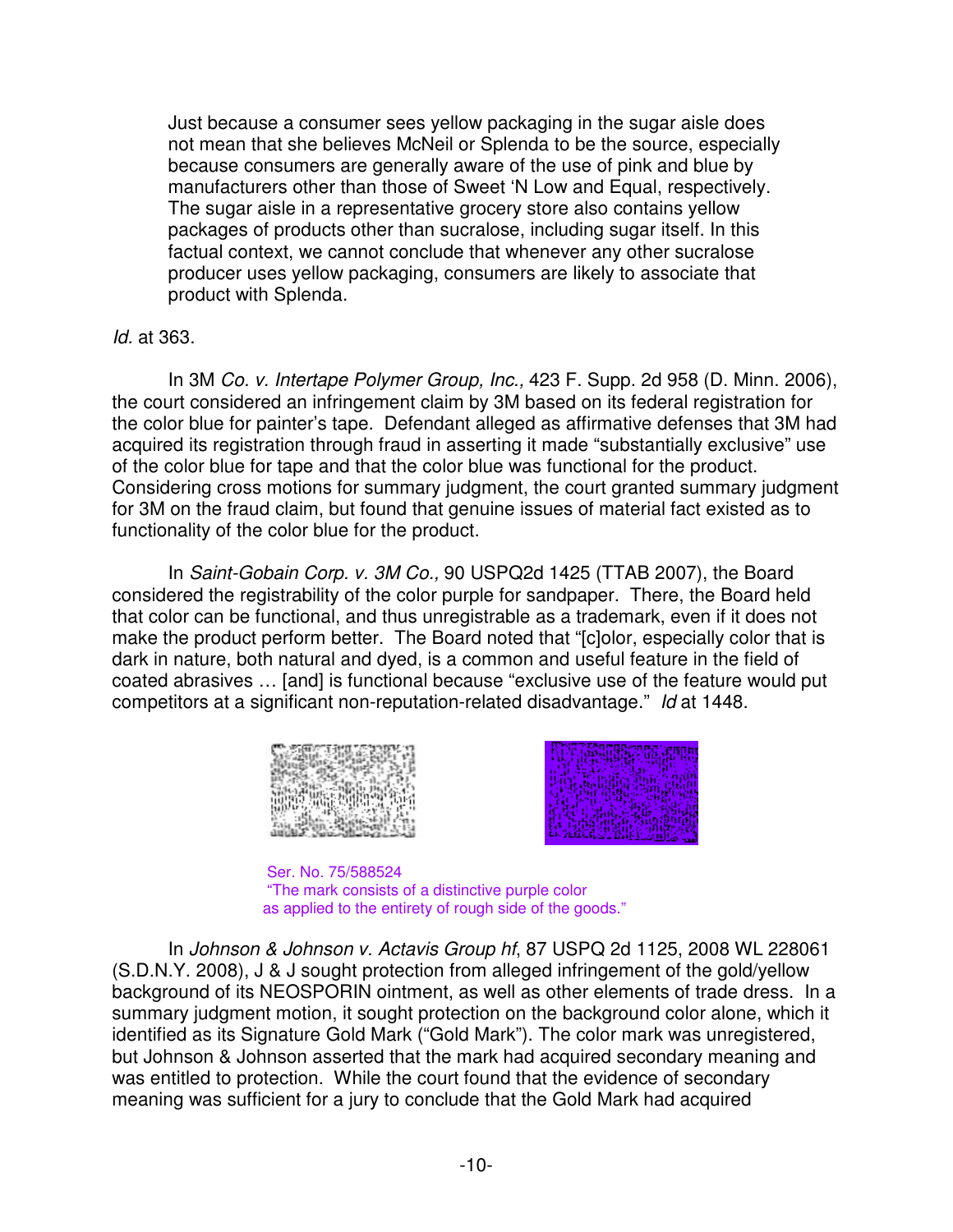distinctiveness in the marketplace, it held that it was insufficient to establish secondary meaning as a matter of law.

Significantly, however ,the court went on to consider on summary judgment Actavis' defense that the Gold Mark was functional, concluding that it was not. Citing *Qualitex*, the court noted, " [t]he ultimate test of aesthetic functionality ... is whether the recognition of trademark rights would significantly hinder competition. [514 U.S.] at 170 (citation omitted)." 2008 WL 228061 at \*3. Assessing the evidence, the court concluded that Activis had presented insufficient evidence to conclude that the Gold Mark is functional in connection with antibiotic ointment.

Although not a case addressing a single color, the Fifth Circuit's 2008 decision in *Board of Supervisors For Louisiana State University Agricultural And Mechanical College v. Smack Apparel Co.*, 550 F.3d 465 (5th Cir. 2008), is particularly instructive as to the doctrine of aesthetic functionality of colors. There, four universities and their official licensing agent successfully sued over defendant's infringing use of t-shirts of the universities' unregistered color schemes and other identifying indicia. The court noted that, by incorporating the Universities' color schemes into its shirts to refer to the school, a finding of secondary meaning was "inescapable," *Id.* at 476, and noted that defendant "itself believed that the Universities' color schemes had secondary meaning that could influence consumers." *Id.* at 477. Ultimately, the court also found as "inescapable" the conclusion that many consumers would likely be confused and believe that Smack's t-shirts were sponsored or endorsed by the Universities. *Id.* at 485.

In ruling in favor of the Universities, the court flatly rejected the doctrine of aesthetic functionality. Smack had asserted that the Supreme Court has recognized aesthetic functionality, and relied on the interplay between the Court's decisions in *Qualitex* and *TrafFix Devices, Inc. v. Marketing Displays, Inc.,* 532 U.S. 23 (2001). As noted above, the Supreme Court had recognized in *Qualitex* that color alone could be protected as a trademark. In its discussion of functionality, the Fifth Circuit summarized the Supreme Court's view that the purpose of the functionality doctrine is to prevent use of a product's feature as a trademark where doing so would hinder competition, and set forth the traditional definition of functionality that turns on whether the feature is " 'essential to the use or purpose of the article' or 'affects [its] cost or quality.' " *Smack*, 550 F.3d at 487 (*citing TrafFix*, 532 U.S. at 32).

In *TrafFix* – a case addressing road sign stands, not color – the Supreme Court had reiterated the traditional test for functionality, but also had expanded on the secondary "competitive necessity" test in cases of aesthetic functionality, which it described as having been "the central question" in its decision in *Qualitex. TrafFix*, 532 U.S. at 33.

Smack relied on this pronouncement in *TrafFix* for the proposition that the Supreme Court had recognized the aesthetic functionality doctrine. The Fifth Circuit court rejected Smack's claims, commenting: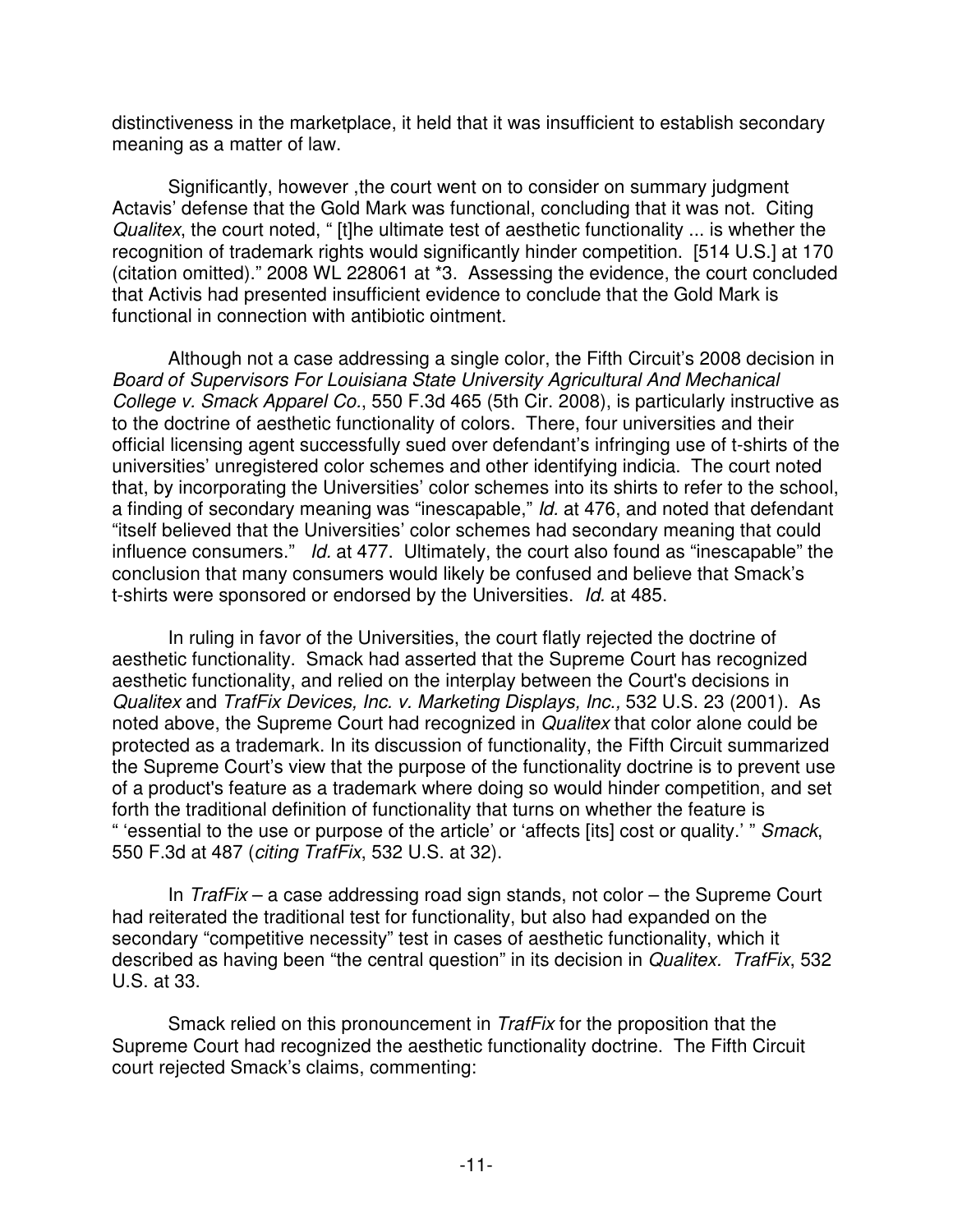We note that the *TrafFix* Court's characterization of the issue in *Qualitex* has been harshly criticized by commentators. Nevertheless, neither *Qualitex* nor *TrafFix* addressed aesthetic functionality as the dispositive issue, let alone the purported aesthetic functionality of a color-scheme that acts to identify and create a desired association with the particular source. We do not believe that the Court's dictum in *TrafFix* requires us to abandon our long-settled view rejecting recognition of aesthetic functionality. (footnotes omitted).

550 F.3d at 487-88. The *Smack* court went on to hold that the competitive necessity test did not require a different result:

We agree with the Ninth Circuit [in *Au-Tomotive Gold, Inc. v. Volkswagen of Am., Inc.*, 457 F.3d 1062, 1070 (9th Circ. 2006)] that "the fact that a trademark is desirable does not, and should not, render it unprotectable." Smack's alleged competitive disadvantage … relates solely to an inability to take advantage of the Universities'reputation and the public's desired association with the Universities that its shirts create. This is not an advantage to which it is entitled under the rubric of legitimate competition.

*Id.* at 488.

In *WMH Tool Group, Inc. v. Woodstock Int'l, Inc.*, 93 USPQ2d 1570, 2009 WL 6825247 (N.D. Ill. 2009), the district court considered cross motions for summary judgment regarding, *inter alia*, the validity of a trademark registration, and protection for, the color white as applied to the exterior surfaces of plaintiff WMH's woodworking and metalworking machinery:



Reg. No. 2,893,180

"The mark consists of the color white as applied to the exterior surfaces of the goods at the rectangular base thereof excluding the top surface, wheel and instrumentation."

The opinion, however, did little to advance authority on protection of color marks, as it was mired in factual disputes. In light of the highly fact-intensive nature of the dispute, summary judgment on behalf of defendants was denied. *Id.* at \*7. The parties settled the case shortly following the decision.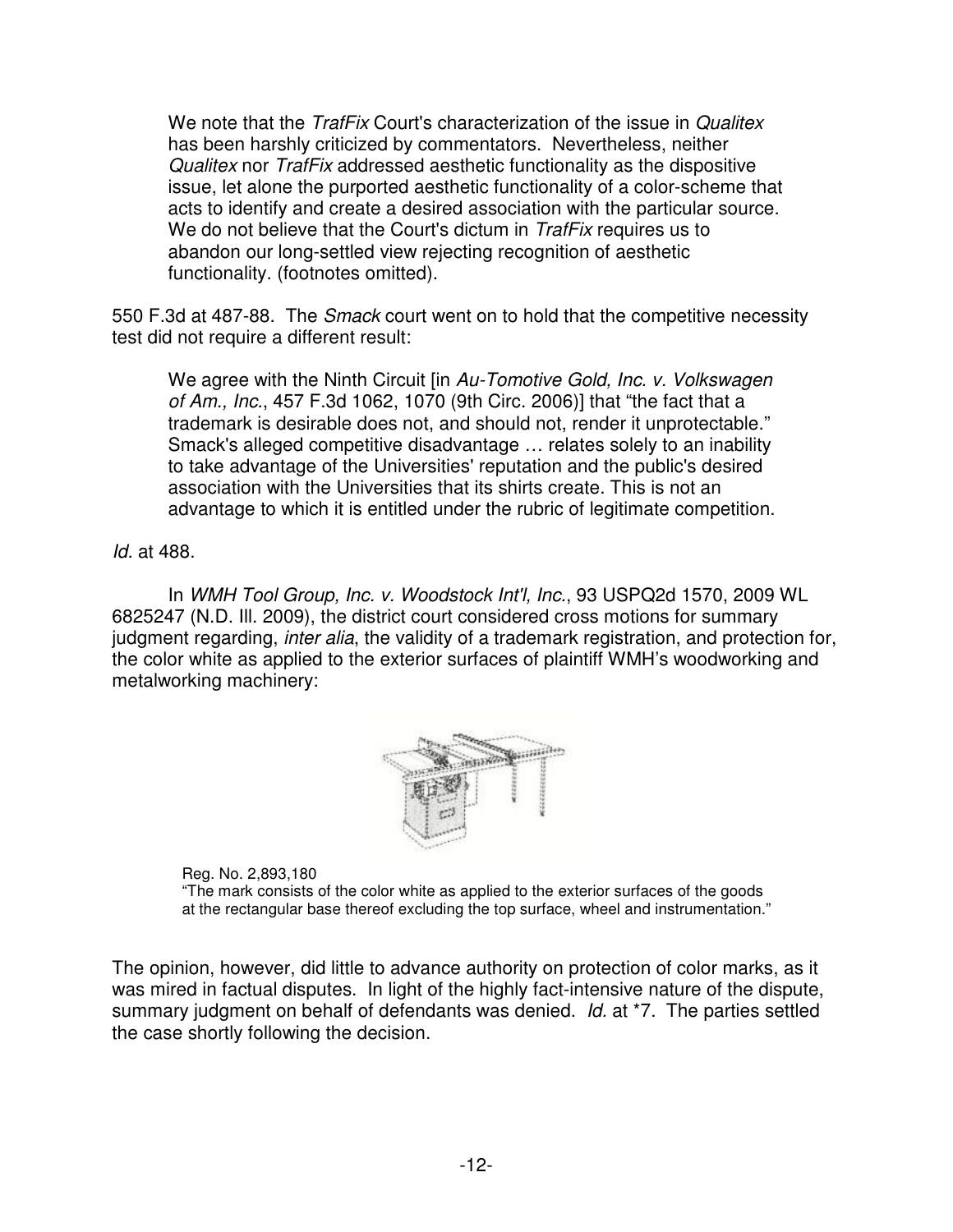Following *Smack*, the Federal Circuit again stepped into the mix in *ERBE Elektromedizin GmbH v. Canady Technology LLC*, 629 F.3d 1278, 1288 (Fed. Cir. 2010), a case involving patent claims and related trade dress claims for the use of the color blue for endoscope probes. The court affirmed summary judgment for the defendants, finding that the plaintiff had not established a genuine issue of material fact "that both the color blue is non-functional and had acquired secondary meaning." The court rejected some evidence ERBE had put forth of the functional availability of other colors, noting that the evidence was prevalent in the medical field that "the blue color enhances identification of the endoscopic tip, and several companies use blue endoscope tips." *Id.* at 1289. The court went on to hold that, even if the color blue was found non-functional, it would still affirm summary judgment for the defendant, finding that plaintiff had not established a genuine issue as to secondary meaning.

## *The* **Louboutin v. YSL** *Decision – Aesthetic Functionality Collides With the "Law" of Fashion*

*Smack* may have intrigued the trademark bar, but no decision of trademark law before or since has garnered such combined attention of the trademark bar and fashion aficionados than the recent decision of *Christian Louboutin S.A. v. Yves Saint Laurent Am., Inc.,* 778 F. Supp. 2d 445 (S.D.N.Y. 2011), the widely-discussed and oft-criticized case now on appeal to the United States Court of Appeals for the Second Circuit. Louboutin, known for its high-fashion "red-soled shoes," had obtained a trademark registration (the "Red Sole Mark") for its mark, described in the registration as "a lacquered role sole on footwear," for goods described as "women's high fashion designer footwear."







Drawing for Louboutin Reg. Louboutin Shoe YSL Monochromatic Shoe No. 3,361,597 - "The color red is claimed as a feature of the mark."

The dispute arose over four models of YSL shoes that featured bright red outsoles as part of a monochromatic design in which the shoe was entirely red (in a line with shoes that were entirely blue, entirely yellow, etc.). Louboutin demanded that Yves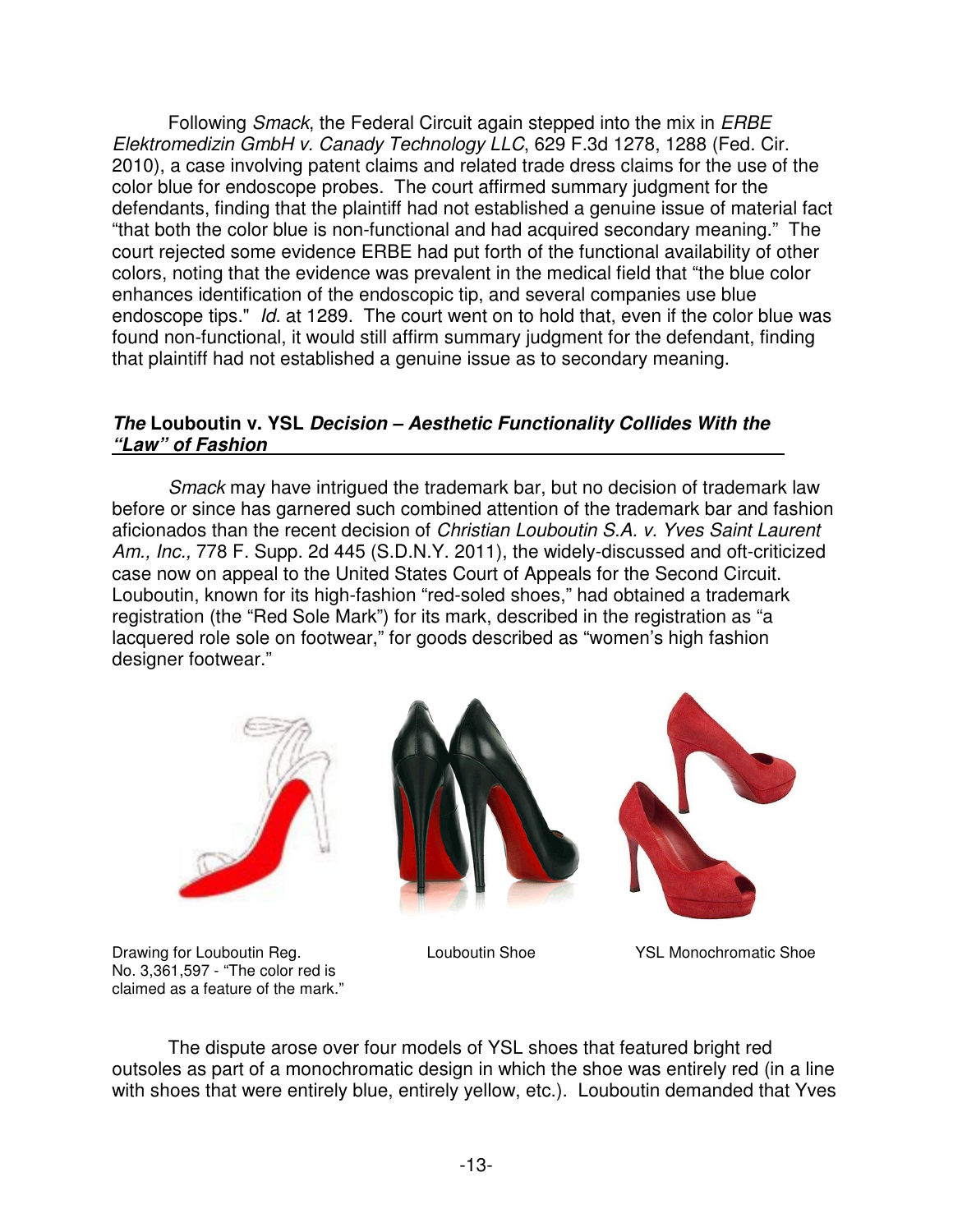Saint Laurent ("YSL") cease sales of the shoes, but YSL refused to halt the sales. Louboutin then filed suit claiming trademark infringement and alleging other claims. YSL counterclaimed for tortious interference with business relations and unfair competition, and for cancellation of the Red Sole Mark registration on various grounds, including functionality.

The court's decision has become a subject of wide discussion, and has been criticized even by those who believe that the ultimate result – denial of an preliminary injunction – was correct. For many, the broad language of the decision misconstrues what the trademark at issue was, and then overreaches beyond that necessary to rule in favor of either party.

The court began the decision by focusing on many of the facts supporting secondary meaning – including the fame of the Louboutin shoes and recognition in a Jennifer Lopez song – but framed the issue as whether "despite Christian Louboutin's acknowledged innovation and the broad association of the high fashion red outsole with him as its source, trademark protection should not have been granted to [his] trademark registration." 778 F. Supp. 2d at 448.

The court introduced its discussion by summarizing the basis for denial of the preliminary injunction as follows:

*Because in the fashion industry color serves ornamental and aesthetic functions* vital to robust competition, the Court finds that Louboutin is unlikely to be able to prove that its red outsole brand is entitled to trademark protection, even if it has gained enough public recognition in the market to have acquired secondary meaning. The Court therefore concludes that Louboutin has not established a likelihood that it will succeed on its claims that YSL infringed the Red Sole Mark to warrant the relief that it seeks. (emphasis added).

778 F. Supp. 2d at 449-50.

After summarizing the law of color as outlined in *Owens-Corning* and *Qualitex,* the court went on to refer to the products at issue in those cases (insulation and cleaning press pads) as "industrial goods"

that do not easily fit the unique characteristics and needs—*the creativity, aesthetics, taste, and seasonal change—that define production of articles of fashion*. . . . Can one imagine industrial models sashaying down the runways in displays of the designs and shades of the season's collections of wall insulation? The difference for Lanham Act purposes, as elaborated below, is that *in fashion markets color serves not solely to identify sponsorship or source, but is used in designs primarily to advance expressive, ornamental and aesthetic purposes*. (emphasis added).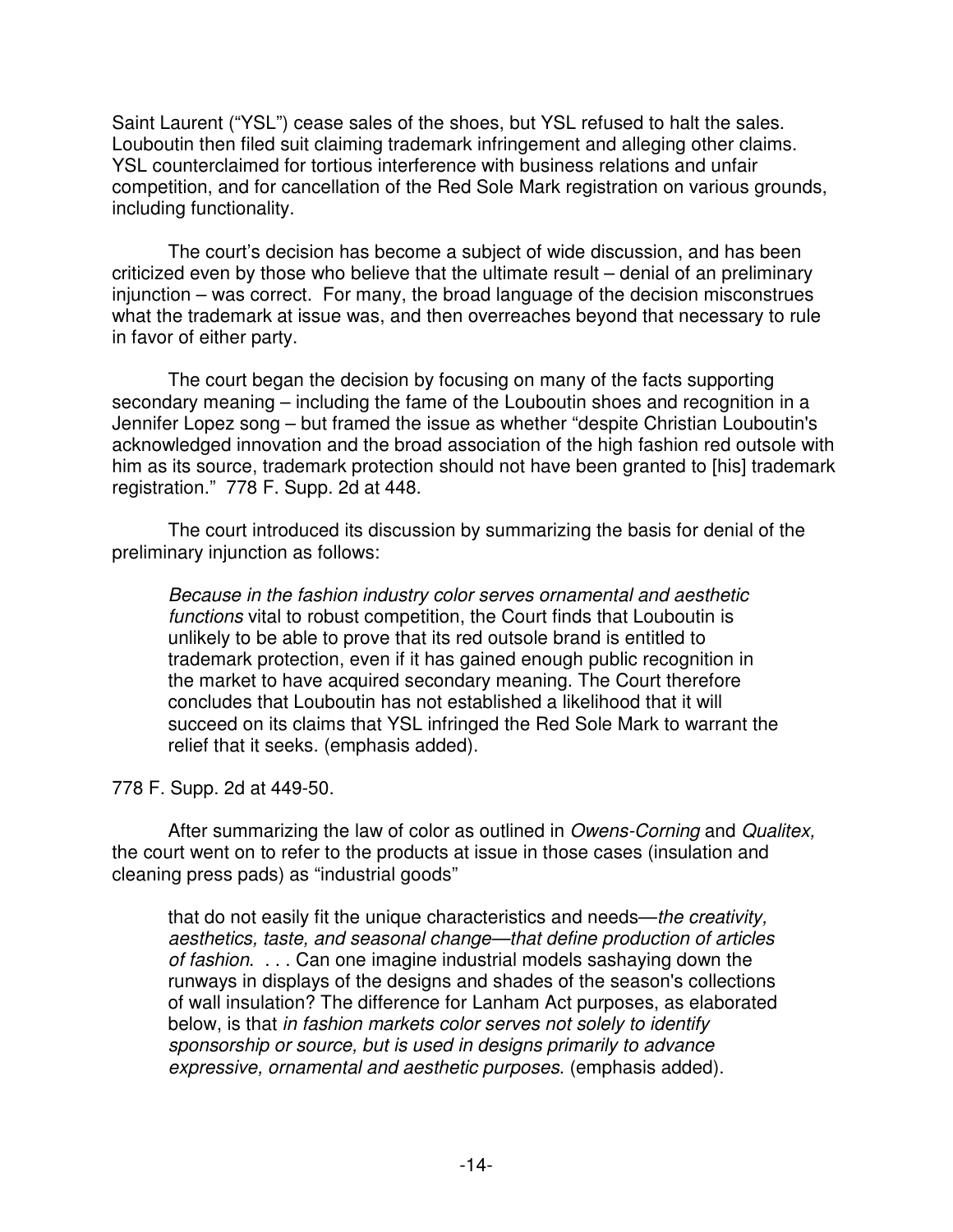*Id.* at 451. The court next sought to answer what it described as a "narrow question" of "whether there is something unique about the fashion world that militates against extending trademark protection to a single color." *Id.*

In a much criticized aspect of the opinion, the court devoted considerable ink to an analysis of what it described as a "fanciful hypothetical" – envisioning Picasso seeking to enjoin Monet from use of a "distinctive indigo" for water that it describes as too close to Picasso's Blue Period "color of melancholy." *Id.* The court followed with a lengthy justification for why art and fashion are essentially parallel, *Id.*, and share the same "dependence on color as an indispensable medium," *Id.* at 452.

The court finally turned to the functionality doctrine, citing a number of pre-*Qualitex* decisions. The court used Christian Louboutin's own testimony to support its view that the color served a functional purpose:

Christian Louboutin himself has acknowledged significant, nontrademark functions for choosing red for his outsoles. . . . [He chose the color to give his shoe styles "energy" and because it is "engaging" . . . [and] . . . that red is "sexy" and "attracts men to the women who wear my shoes."

*Id.* at 453. The court went on to find YSL's use as a non-trademark "monochromatic style" that coordinates with clothing items offered in the same collection. The court concluded:

The outsole of a shoe is, almost literally, a pedestrian thing. Yet, coated in a bright and unexpected color, the outsole becomes decorative, an object of beauty. To attract, to reference, to stand out, to blend in, to beautify, to endow with sex appeal—all comprise nontrademark functions of color in fashion.

*Id.* at 453-54 (S.D.N.Y. 2011).

The court ultimately defined the Red Shoe Mark as "the color red," rejecting Louboutin's argument that the protection afforded was that depicted in the registration certificate. *Id.* at 455. The opinion effectively ignored the dictates of the Lanham Act regulations that "the drawing shows the mark sought to be registered." 37 C.F.R. §2.52. The court instead focused on the inherent difficulty in assessing how the color on the registration certificate might appear on a variety of other media. *Id.* The court then delved into the difficulty in assessing "how close to a protected single color" a competitor (on 455) could be before facing a legal challenge. *Id.* at 455-56. The court refused to engage in such a comparison which, critics argue, would be no different than comparing the similarity of competing word trademarks. In conclusion, the Court stated:

[T]he Court cannot conceive that the Lanham Act could serve as the source of the broad spectrum of absurdities that would follow recognition of a trademark for the use of a single color for fashion items.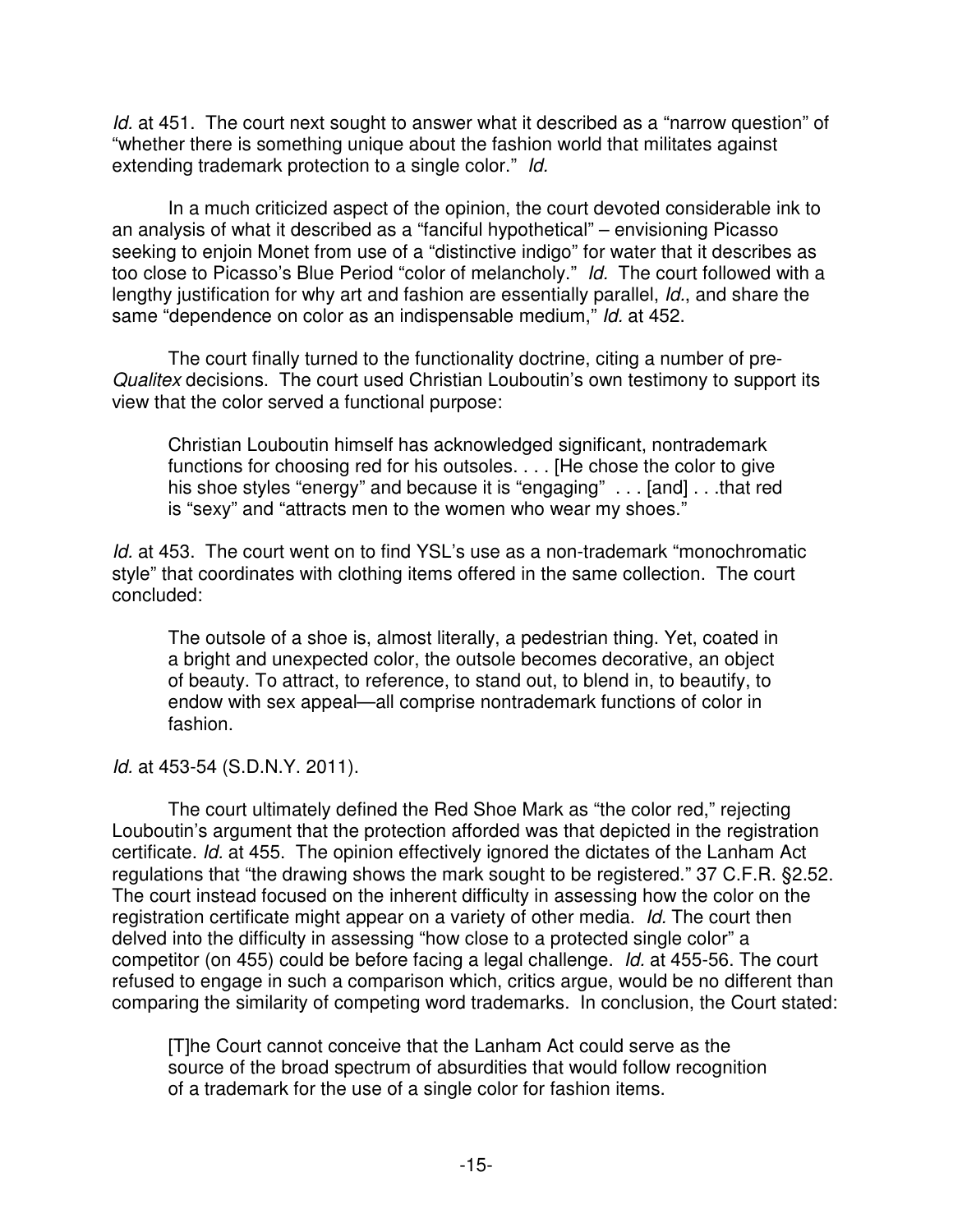## *Id.* at 457.

The *Louboutin* decision is now on appeal to the U.S. Court of Appeals for the Second Circuit, Case No. 11-3303-CV, and oral argument was held on January 24, 2012. The International Trademark Association filed an Amicus Curiae brief supporting Louboutin, vacutur and remand. INTA assigned as error the lower court's misconstruction of the Red Sole Mark as broadly "the color red" and the court's analysis of functionality. In contrast, a group of professors filed an Amicus Curiae brief supporting affirmance, arguing that aesthetic functionality is part of the governing law, and that the court correctly considered functionality of single-color claims in the fashion market.

# **Robin's-Egg Blue Supports Chinese Red**

A third Amicus brief was filed on behalf of Louboutin by the famous jewelry retailer, Tiffany and Company, which owns multiple registrations for its well-recognized "robin's-egg blue" boxes and packaging. Tiffany's counsel, the firm of Fross Zelnick Lehrman & Zissu, P.C., had also registered the Louboutin mark at issue, but represented to the Court of Appeals that it was contacted independently by Tiffany to prepare the Amicus brief, without Tiffany's knowledge that the law firm had itself registered the Louboutin mark. The brief outlines the fame of "Tiffany blue" and the multiple registrations owned by Tiffany for the color, and argues why the court incorrectly created a "fashion exception" to the protection of colors.





Reg. No. 2,359,351. "The mark consists of a shade of blue often referred to as robin's-egg blue which is used on boxes."

# **Conclusion – Where Does the Law of Single Color Trademarks Go From Here?**

The Second Circuit's *Louboutin* decision is likely to have significant impact on the law of single color trademarks. Companies such as Tiffany should rightfully be concerned about the impact an affirmance of *Louboutin* by the Second Circuit would have, absent, at a minimum, a significant narrowing of the district court's holding.